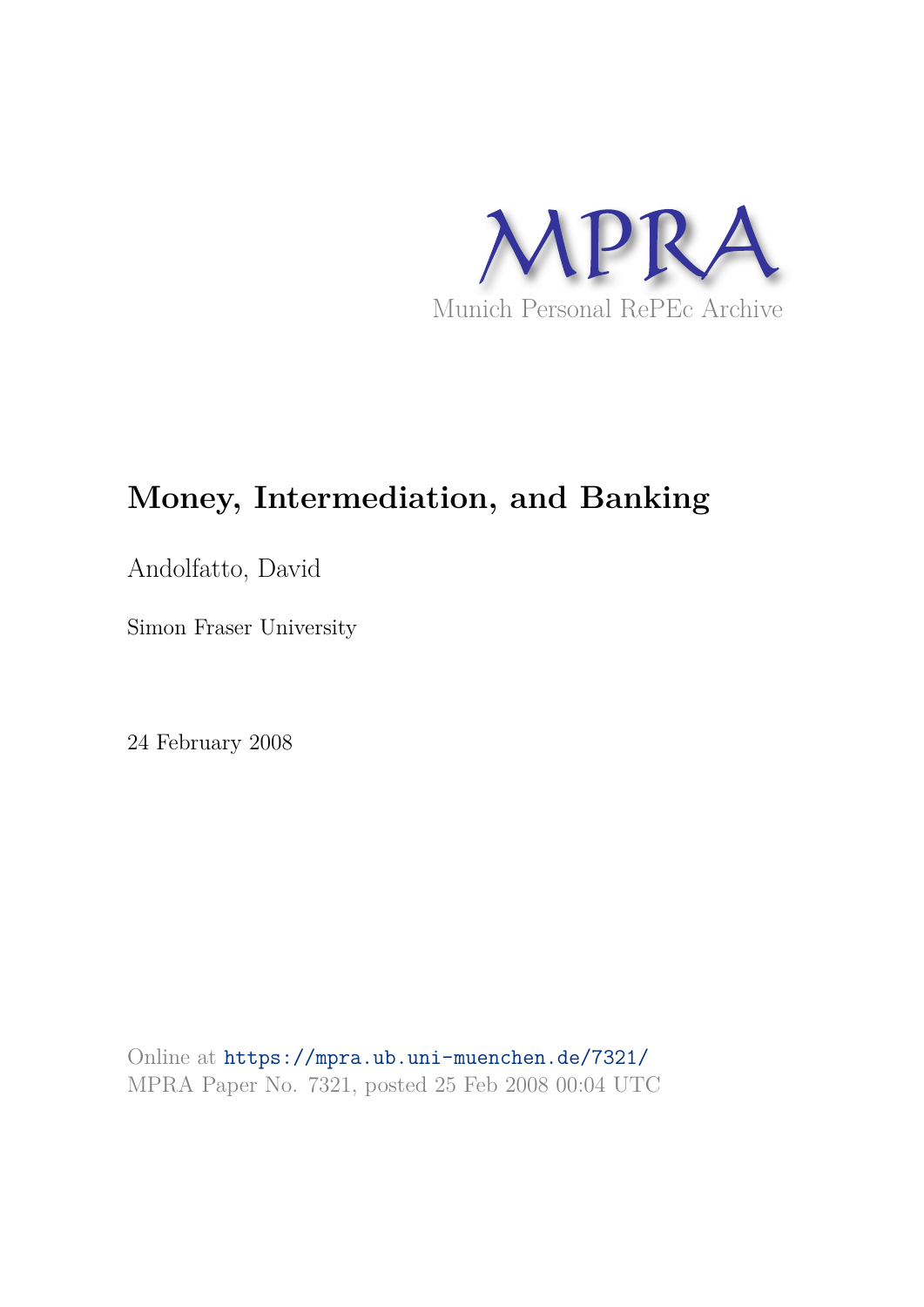## Money, Intermediation, and Banking

David Andolfatto

Simon Fraser University Rimini Centre for Economic Analysis

Ed Nosal

Federal Reserve Bank of Chicago

February 24, 2008

#### Abstract

The business of money creation is conceptually distinct from that of intermediation. Yet, these two activities are frequently–but not always–combined together in the form of a banking system. We develop a simple model to examine the question: When is banking essential? There is a role for money due to a lack of record-keeping and a role for intermediation due to the existence of private information: both money and intermediation are essential. When monitoring costs associated with intermediation are sufficiently low, the two activities can be separated from one another. However, when monitoring costs are sufficiently high, a banking system that combines these two activities is essential.

### 1 Introduction

We view a banking system as an institutional structure that combines two primary activities: liquidity provision and intermediation. We define liquidity provision as the supply of payments instruments and intermediation as the pooling, monitoring, and transformation of individual securities into alternative debt instruments. These two activities are conceptually distinct; a point highlighted by Friedman (1960), among others. In both theory and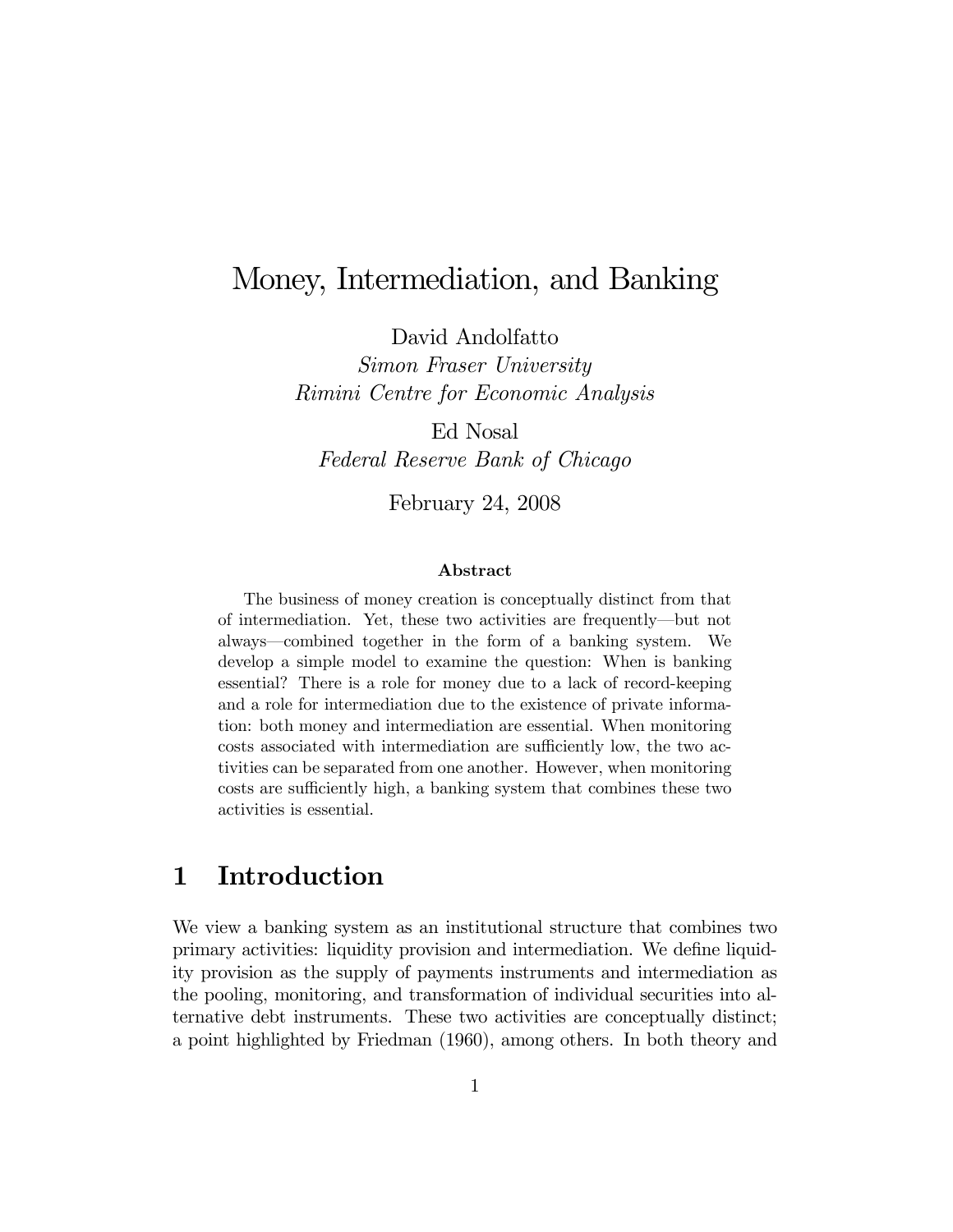practice, liquidity provision can occur in the absence of intermediation and intermediation can occur in the absence of liquidity provision. Nevertheless, we frequently observe these two activities combined within institutional structures that are commonly called "banks" or "banking systems." To the best of our knowledge, we are unaware of any theory that explains why banking—the way in which we define it here—might be *essential*.<sup>1</sup>

The claim above is rather strong. A review of the literature will provide some justification, or at least some qualification. In a series of papers, Cavalcanti and Wallace (1999) and Cavalcanti, Erosa, and Temzelides (1999, 2005), develop models of fiat money and banking. But the banks are little more than agents that provide a form of liquidity. There is no role for intermediation. In contrast, models of financial intermediation, such as Diamond and Dybvig (1983), Peck and Shell (2003), and Green and Lin (2005), explain the emergence of intermediated structures. But liabilities do not circulate. Similarly, banks are indistinguishable from, say, insurance companies in Smith (2003) since their liabilities do not circulate in any meaningful sense. Berentsen, Camera and Waller (2007) develop a model of money and banking. But the banks in their model are not essential; they can be replaced with a market. Finally, He, Huang and Wright (2005) develop a model of money and banking that is in some respects similar to our own. In particular, some agents in their model are endowed with commitment power. However, absent any role for fiat money–which is introduced by way of a legal restriction–a bank is reduced to an agent who can issue non-intermediated inside money. By restricting note-issue to the government domain, banks in their model issue liabilities against safe repositories of cash. While this safe-keeping function might be thought of as a legitimate form of intermediation, it is not the role that we stress below.

Naturally, our review of the literature above should not be construed as a criticism, as most of these papers do not focus on the question of whether a banking system is essential. The one exception to this may be He, Huang and Wright (2005), although their work is better thought of as emphasizing a different aspect of the business of banking. Our own approach is to ignore any meaningful role for fiat money. While fiat money plays an important role in modern economies–and arguably, in highly primitive ones–it seems clear

<sup>1</sup>By banking being essential we mean that more desirable allocations can be achieved if we combine the activities of liquidity provision and intermediation under one roof, compared to having them supplied by separate entities.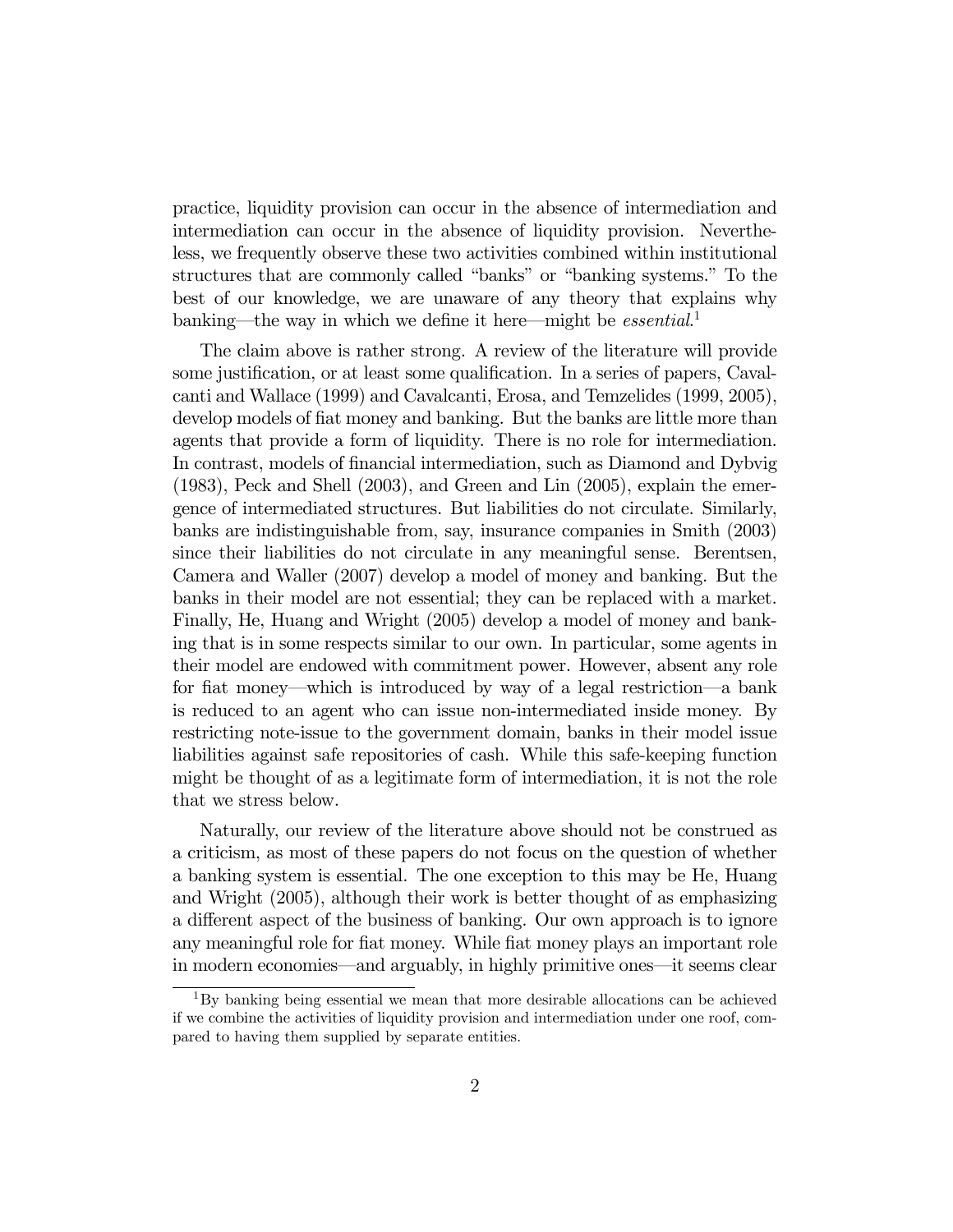that the development of banking and private money preceded the widespread use of government-issued fiat money (Hicks, 1989). Instead, we adopt a simple finite-horizon model, similar to Kiyotaki and Moore (2002), to introduce the need for a circulating medium. Moreover, to distinguish the business of banking from insurance, we abstract from insurance motives entirely by assuming risk-neutral agents. Intermediation in our model is instead motivated by the need for a delegated monitor, along the lines suggested by Diamond (1984) and Williamson (1986).

Our model emphasizes two key frictions, both of which feature prominently in the literatures on money and banking. The first friction is the absence of a public-access record-keeping device. The second friction is private information over the returns that are realized across individual investment projects. In the absence of either friction, the economy functions perfectly well without anything that one might label as money or as a banking system. Absent a record-keeping device, a tangible medium of exchange is essential. When private information is introduced and monitoring is costly, some sort of intermediated structure–a delegated monitor–is essential. It is, however, by no means obvious that it is essential for the agents that are responsible for money-issue must also be responsible for providing intermediation services. Our main result is that even when money and intermediation are both essential, banking is inessential when monitoring costs are sufficiently low. However, a banking system is essential when monitoring costs become are sufficiently high.

### 2 The Benchmark Environment

There are three dates, three time-dated goods and three types of agents, all labeled  $i = 1, 2, 3$ . There are N agents of each type, where  $N > 1$  is a finite integer. A type-i agent prefers good i to good  $i-1$  (modulo 3), but receives no benefit from consuming good  $i + 1$  (modulo 3).<sup>2</sup> Preferences are linear and given by

 $c_i + \varepsilon c_{i-1},$ 

where  $c_i$  represents good i consumption and  $0 < \varepsilon < 1$ .

Output is divisible and nonstorable. A type-i agent produces good  $i-1$ 

<sup>&</sup>lt;sup>2</sup>In what follows, we will suppress the "modulo 3" qualification.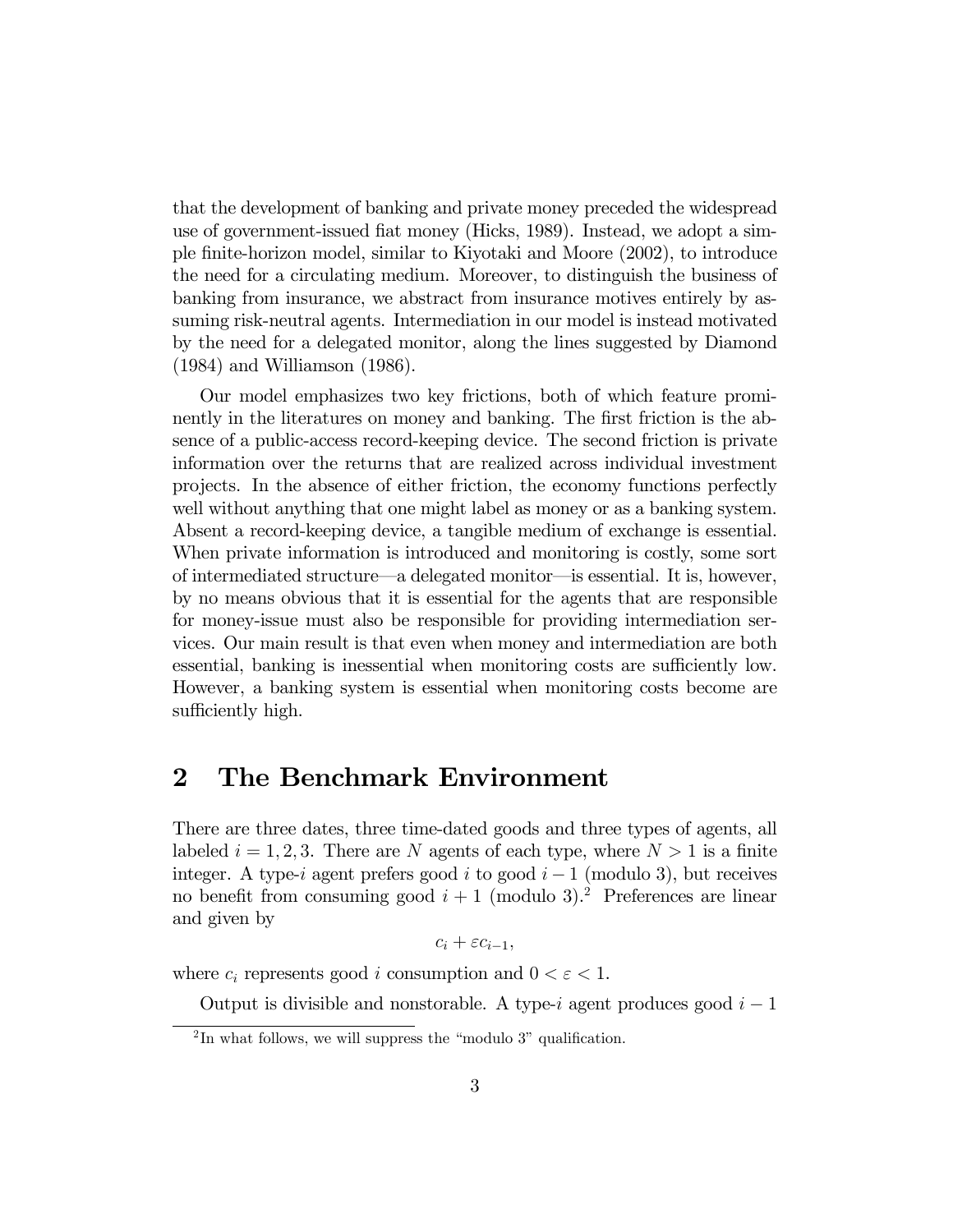at date  $i-1$ . Production outcomes are random at the individual level, where agent i's output realization—success or failure—is revealed at date  $i-1$ . There is no aggregate uncertainty. In particular, at each date  $F$  agents fail to produce output, where  $0 \leq F \leq N$ . From an individual perspective, F/N represents the probability of failing to produce output. In the event of success, an agent produces  $y > 0$  units of output. Since there is no aggregate uncertainty, total output at each date is given by  $(1-\lambda)Ny$ , where  $\lambda \equiv F/N$ .

Throughout, we assume that type-1 agents have a commitment technology and that all other agents types do not. In the benchmark environment, we assume that individual outputs are observable and that there is a publicaccess record-keeping device. Later on, we modify this environment by first removing the public-assess record-keeping device, and then by assuming that individual outputs are private information. When output is assumed to be private information–in section 5–we will introduce a monitoring technology.

#### 3 The Ex Ante Efficient Allocation

Given our simple setup, the *ex ante* efficient allocation should be obvious. Since type-i agents value date i goods more than their own, a planner would allocate all date i output  $(1 - \lambda) Ny$  to type-i agents. Because agents are risk-neutral, each type-i agent is indifferent between mechanisms that, in expectation, deliver  $(1 - \lambda)$  y units of good i to him. Hence, an ex ante efficient allocation allows each agent to achieve an ex ante utility payoff equal to  $(1 - \lambda)y$ .

The implementation scheme described below builds on the fact that: [1] type-1 agents can commit; [2] output is observable; and [3] that there is a public-access record-keeping device. There are potentially many ways to implement the efficient allocation. Here is one. The allocation of good  $i$  is given by the following simple rule: the total amount of output surrendered to a mechanism<sup>3</sup> at date 1 is equally divided among all type-1 agents; the total output surrendered to the mechanism at dates 2 and 3 is divided among the type-2 and type-3 agents, respectively, in proportion to output surrendered

<sup>3</sup>A mechanism simply accepts and distributes output (and possibility other objects) according to a prescribed rule.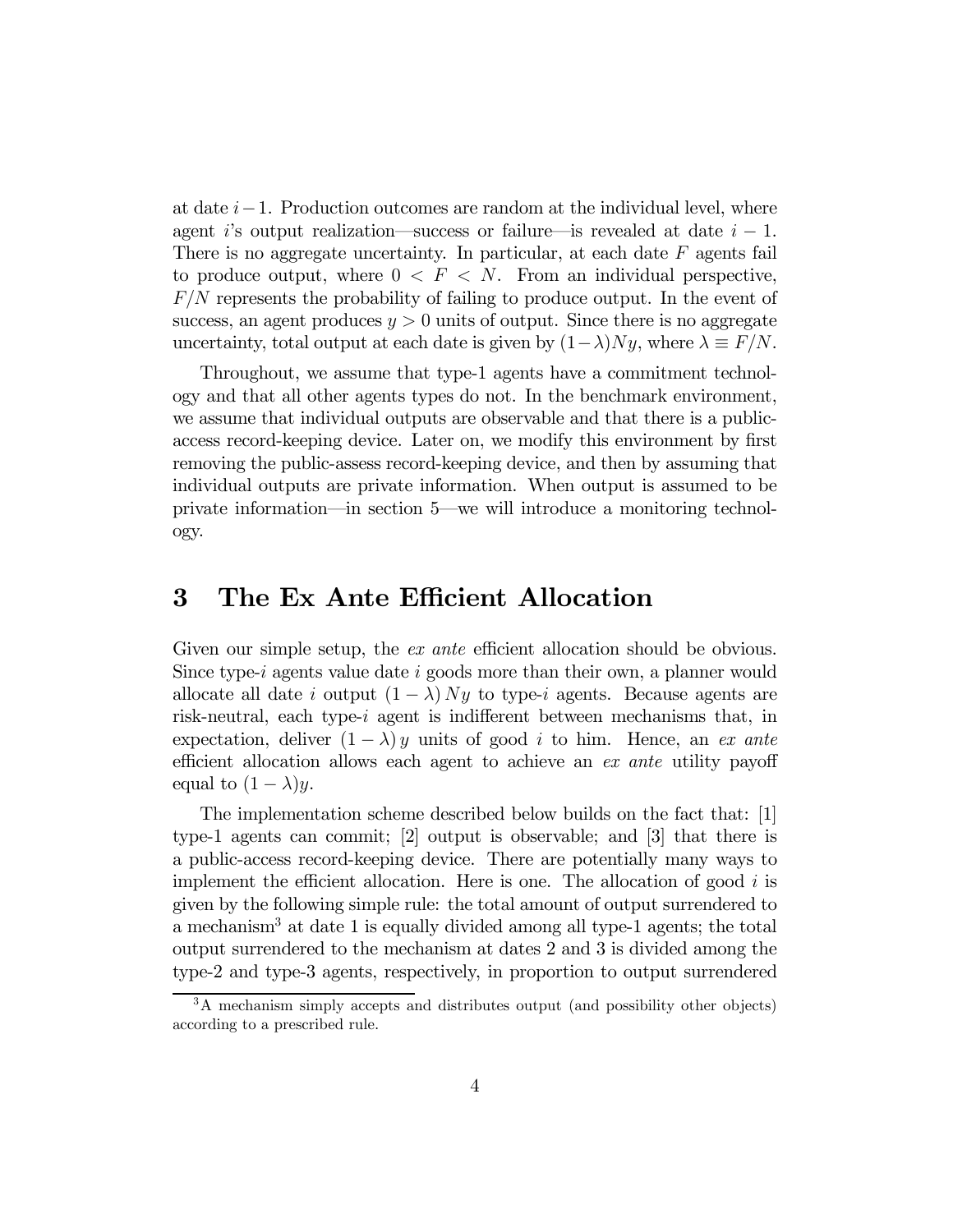at dates 1 and 2. Agents play the following strategies: type-2 and type-3 agents surrender their output, if they have it, at dates 1 and 2, respectively; and, type-1 agents promise to surrender their output, if they have it, at date 3.

It is easy to see that the above allocation rule and strategies constitute an equilibrium. If all other agents play the proposed strategies, a type-2 or type-3 agent who defects by consuming his own output receives a payoff of  $\varepsilon y$ , which is less than the equilibrium payoff of y. And, since type-1 agents can commit, they will surrender their output at date 3.

### 4 Lack of Record-Keeping

The allocation rule and strategies described above are infeasible if a publicaccess record-keeping device does not exist, since they rely on some form of public memory. For trade to occur, some sort of physical and noncounterfeitable object is needed, (Kocherlakota, 1998).

Standard monetary models feature an infinite horizon, a complete lack of record-keeping and no commitment. In these environments, trade is facilitated by objects that are fiat in nature, such as intrinsically useless and unbacked tokens. In contrast, our environment has a finite horizon with some limited commitment in the form of type-1 agents' ability to commit. Here, monetary exchange can work off the fact that a subset of agents can commit to redeem tokens. As we shall see below, whether these tokens are created by society and endowed to type-1 agents, or whether type-1 agents create tokens on their own is irrelevant in terms of implementable allocations. All that is necessary is that some monetary object exist.

Imagine, then, that each type-1 agent is endowed with a divisible, durable, and non-counterfeitable token. Consider the following allocation rules and strategies. The allocation rule for output is similar to that described above: the total amount of output surrendered to the mechanism at date i is divided among the type-i agents in proportion to the amount of tokens they surrender. The allocation rule for tokens is: at date i the total amount of tokens surrendered to the mechanism is divided among the type- $i+1$  agents in proportion to the output they surrendered. Agents play the following strategies. The strategy for tokens is: type-i agents surrender tokens at date i if they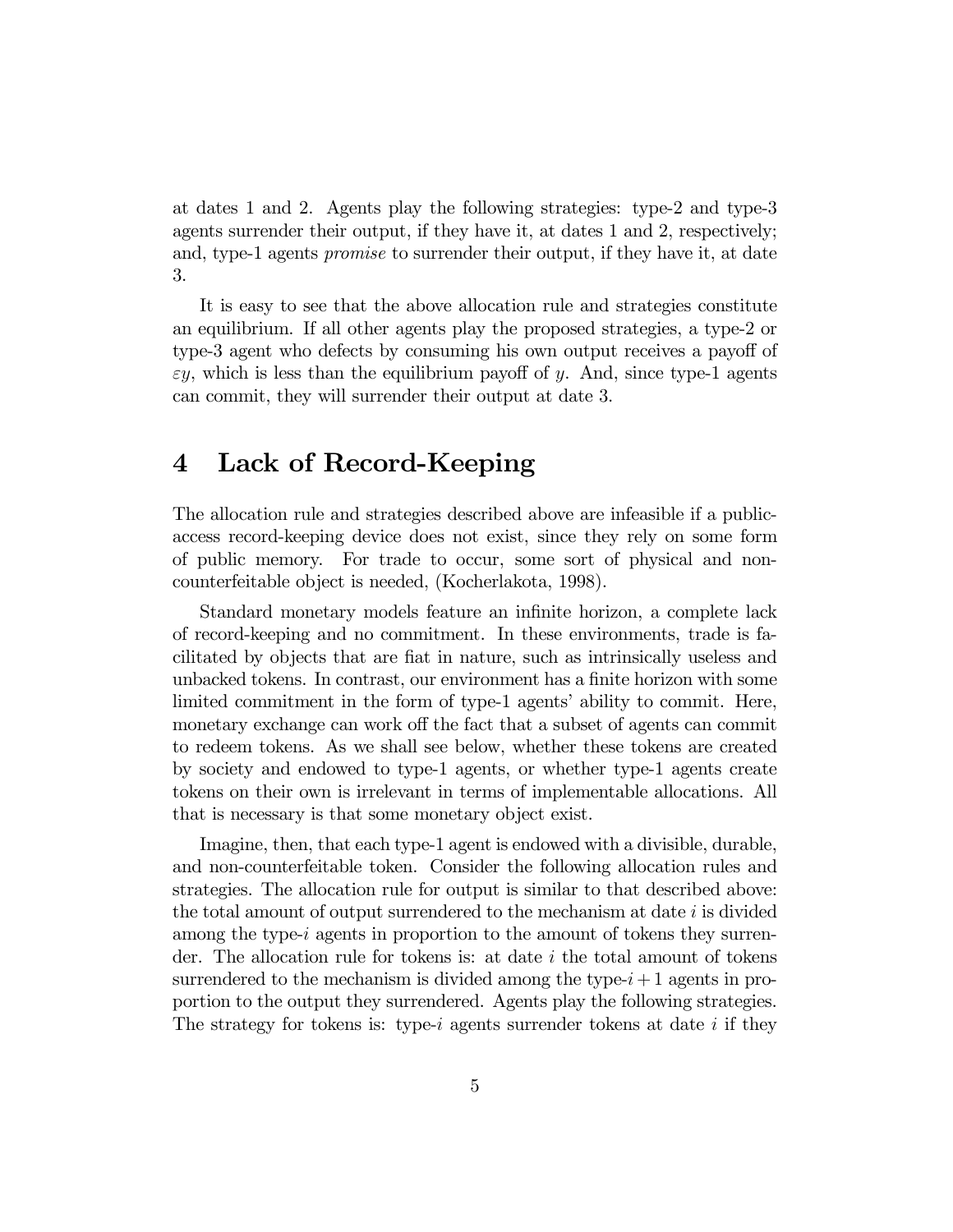have them. The strategies for output are identical to the record-keeping environment: type-2 and and type-3 agents surrender their output, if they have it, at dates 1 and 2, respectively; and, type-1 agents promise to surrender their output, if they have it, at date 3.

The allocation rules and strategies have been constructed in a way that makes it transparent that, in equilibrium, the supply of tokens serves as a perfect substitute for the missing public-access record-keeping device. In particular, if any type-2 or type-3 agent consumes his output, then he will be unable to consume any of the date 2 or date 3 goods, respectively.

Before we proceed, some brief remarks on the fiat-like nature of money are in order. While the tokens in the equilibrium described above do not have any explicit backing, they are not really pure fiat instruments since type-1 agents commit to accept them as payment for their output. In this sense, tokens are de facto backed by some commitment power. Therefore, instead of endowing agents with tokens, we could alternatively assume that type-1 agents create them, with an explicit promise of to redeem them for output in the future if they have it, and then use the above strategies and allocation rules to implement an ex ante efficient allocation.<sup>4</sup> Under this interpretation, tokens look a lot like inside money.<sup>5</sup>

<sup>4</sup>From a date-3 perspective, tokens issued by type-1 agents will be heterogenous; some tokens are worth  $y$ —those issued by successful type-1 agents—and while others are worthless–those issued by unsuccessful type-1 agents. But given the allocation rules for tokens and goods, described above, the mechanism treats all type-1 money symmetrically. (We assume that agents surrendered their tokens before the output realizations are observed.) Implicitly, one can interpret the symmetric treatment of date-1 tokens as a form of intermediation. For example, suppose that at the beginning of date 3, all type-3 agents holding tokens, which are claims issued by type-1 agents, collectively pool them and issue new claims or tokens against them that give the holder proportional share of total output; this is done prior to the revelation of the type-1 agents' date 3 output realizations. Type-3 agents surrender output to the mechanism, type-3 agents (collectively) surrender the tokens issued by type-1 agents, and the mechanism distributes output in proportion to the type-3 tokens surrendered by type-3 agents. The act of the type-3 agents pooling the tokens issued by type-1 agents and then re-issuing new "riskless" tokens is the form of intermediation envisioned by Diamond (1984) and Williamson (1986). Note, however, that there is nothing fundamental about having a set of the type-3 agents acting as the intermediary; in principle, type-1 or type-2 agents may also perform this task.

<sup>&</sup>lt;sup>5</sup>The notion of inside money here is similar to that in Cavalanti and Wallace (1999). In Cavalcanti and Wallace (1999) agents who are monitored can issue money. In our setup, we can re-interpret type-1 agents as being monitored and assume that there exists a court that enforces contracts on the based on observables. Furthermore, since type-2 and type-3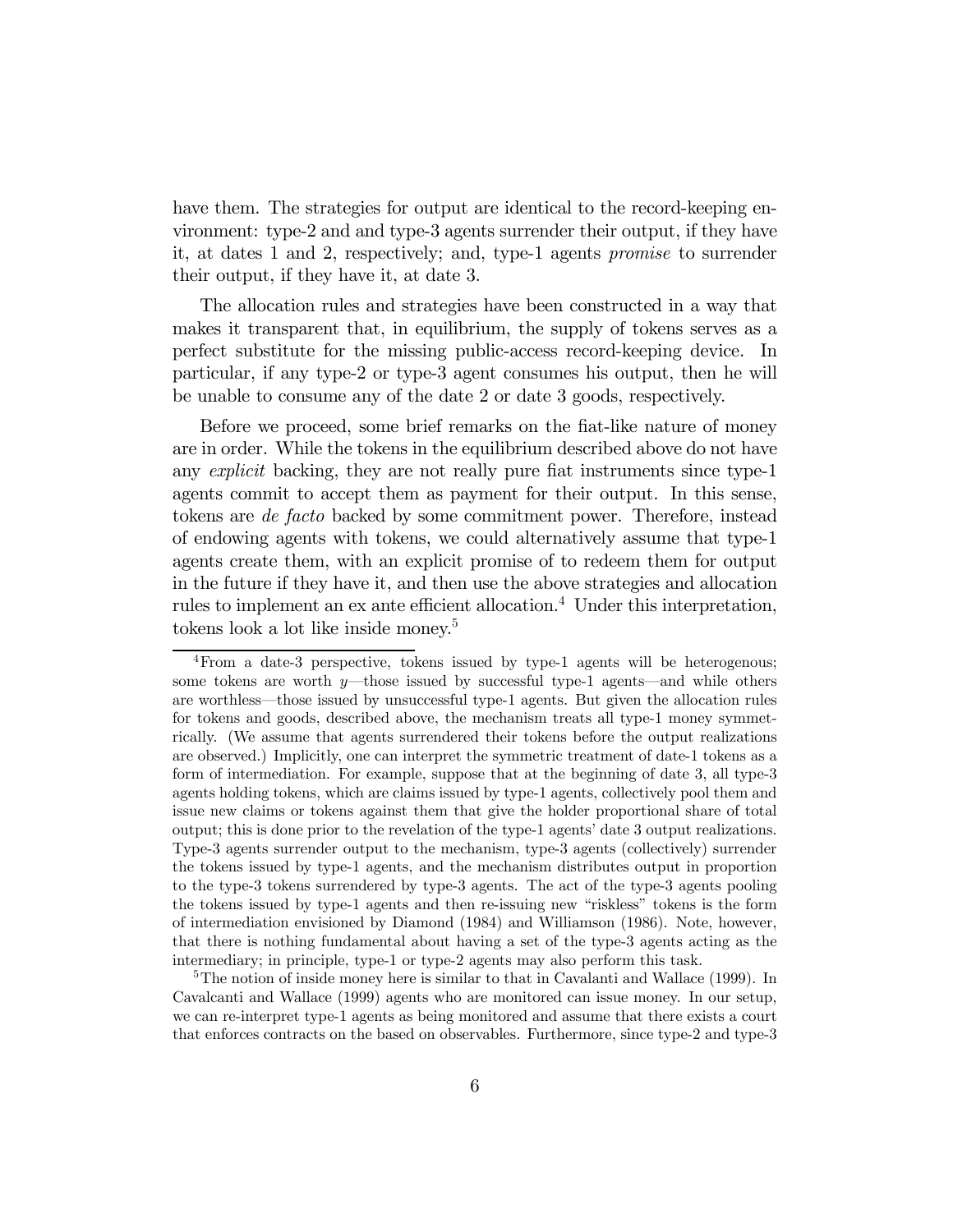#### 5 Private Information

We now assume that each agent's production outcome is private information and that type-1 agents can commit only to what is publically observable.<sup>6</sup> In this situation, the strategies and allocation rules described in the previous section no longer constitute an equilibrium. In particular, type-1 agents will always have an incentive to that claim their output is zero–since output is not publically observable—and those who actually produce  $y$  will consume it. Without any further modifications to the environment, the only equilibrium is autarky.

Following Townsend (1979) and Williamson (1986), we introduce a costly monitoring technology. The technology works as follows. If a producing agent fails to surrender his output, then the actual level of production–0 or  $y$ —can be revealed if he is monitored. The cost of monitoring a producing agent is  $\mu \geq 0$  utils. The monitoring cost can be shared or spread out over any number of agents. If, for example, M agents each expend  $\mu/M$  utils, then their combined effort allows them to monitor one producing agent. Individual monitoring costs, as well as the monitoring outcome, are observable.

It turns out that monitoring is relevant only at date 3, and that only type-1 and type-3 agents would ever have an incentive to monitor.<sup>7</sup> Type-3 agents may have an incentive to monitor because, in any equilibrium with trade, they are holding tokens (or inside money) that can be used to purchase the output they value. Note that because type-3 agents have no commitment power, their decision to monitor must be sequentially rational. In contrast, since type-1 agents can commitment, their decision to monitor (themselves) need not respect sequential rationality.

We will define an intermediary as a set of agents who collectively perform the task of monitoring.<sup>8</sup> Since type-2 agents do not have an incentive to

agents are not monitored, they are not subject to the enforcement mechanism.

<sup>&</sup>lt;sup>6</sup>If type-1 agents were able to commit unconditionally, then the introduction of private information has no effect on equilibrium outcomes. The assumption that (type-1) agents can only commit to what is observable is standard in the literature, e.g., Townsend (1979) and Williamson (1986).

<sup>7</sup>A type-2 agent would never monitor at date 3 since he does not value date-3 output and cannot commit to monitoring.

<sup>8</sup> In footnote 4, we motivated the symmetric treatment of tokens, issued by type-1 agents, at date 3 as a form of intermediation. Continuing this line of discussion, in an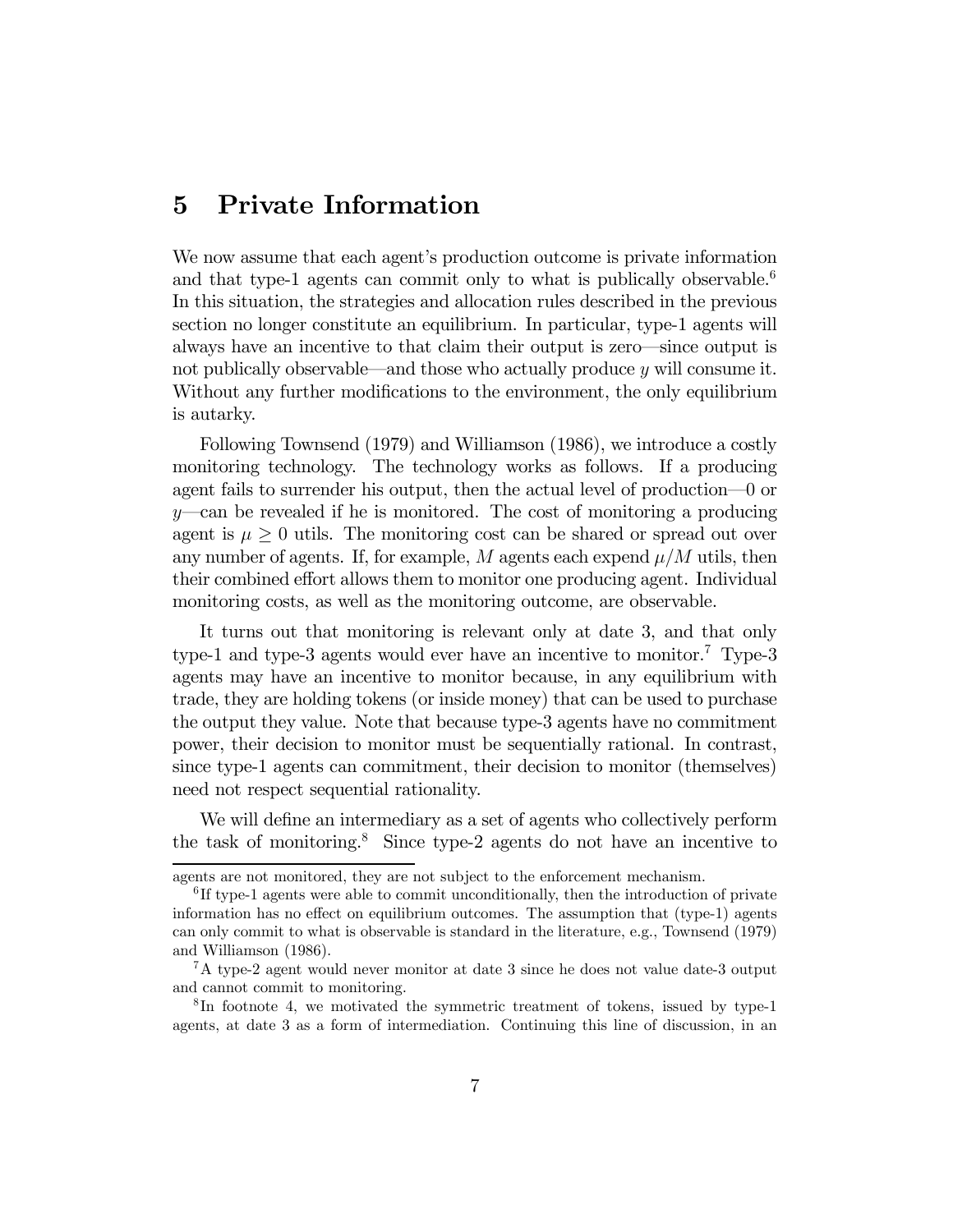monitor, they cannot be an intermediary.

#### 5.1 Type-3 Intermediation

In this section, we consider strategies that can be interpreted as giving rise to an institutional structure that separates money-issue and intermediation. More specifically, we assume that type-1 agents are responsible for creating the economy's monetary instrument and type-3 agents are collectively responsible for intermediation. In terms of the timing of events for type-3 intermediation, we assume that the decision to monitor or not is made after date-3 output is surrendered (by type-1 agents) and distributed (to type-3 agents). This timing serves to emphasize the fact that type-3 agents cannot commit to future actions.

Consider the following equilibrium strategies and allocation rules, most of which are identical to those described in the previous section. The allocation rule for goods at date i is to divide the total amount of goods surrendered to the mechanism at date  $i$  among the type- $i$  agents in proportion to the amount of tokens they surrendered. The allocation rule for tokens divides the total amount of tokens surrendered to the mechanism at date  $i$  among the type- $i + 1$  agents in proportion to the amount of output surrendered at date i. The strategies for goods for type-i agents to surrender output if they have it. In addition, (i) at date 1, each type-1 agent creates a token that is redeemable for  $y$  units of date 3 output, if he has it; and (ii) successful type-3 producers who surrender tokens at date 3 monitor all type-1 agents who did not surrender output at date 3, if total date-3 output surrendered is less than  $(N - F)$  y; otherwise they do not monitor anyone.

The interesting questions to examine here are: [1] will successful type-1 producers surrender their output at date 3?; and [2] will type-3 agents monitor if total date 3 output falls below  $(N - F) y$ ? Since we are interested in implementing a truth-telling equilibrium, let us suppose that all successful

environment characterized by asymmetric information, if a group of agents transforms risky tokens issued by type-1 agents into riskless ones at date 3, they must also be willing to perform, or at least manage, the task of monitoring in the event that total output surrendered falls short of  $(1 - \lambda) Ny$ . So, the set of agents that are involved in transforming claims are also the set of agents who must manage monitoring. Since, without loss of generality, we assume that the mechanism treats all date-1 issued claims symmetrically, the set of agents who do the monitoring is the intermediary.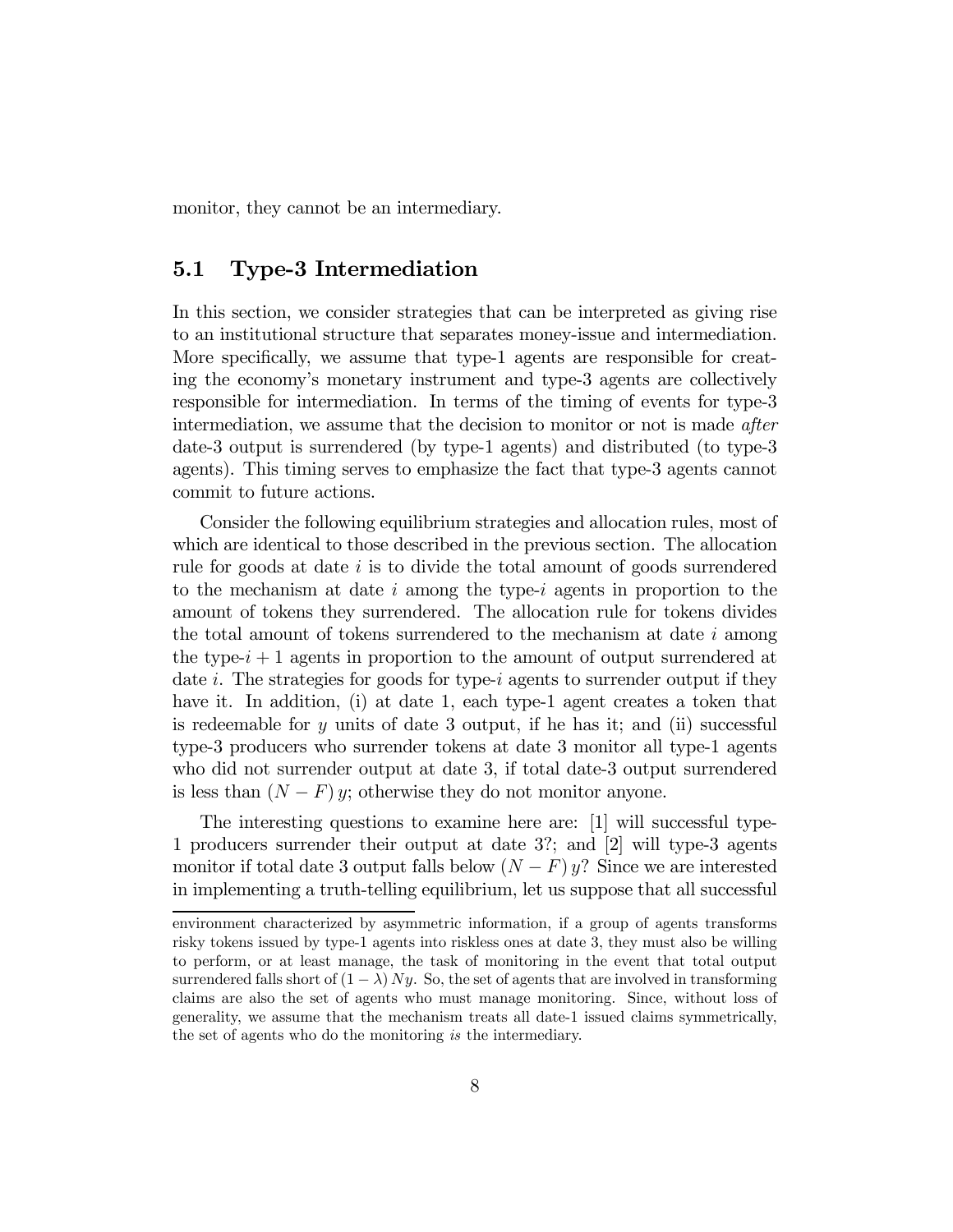type-1 agents surrender their output at date 3, and then examine whether, conditional on this behavior, any individual type-1 agent has an incentive to withhold his output. Note that such a deviation will be profitable if there is even the smallest chance that the deviating type-1 agent escapes monitoring. Therefore, any equilibrium requires that if total output is less than  $(N - F) y$ , then any agent who does not surrender output is monitored with probability one.<sup>9</sup>

Suppose then that a successful type-1 agent does not surrender his output at date 3. The above strategies imply that type-3 agents with tokens will monitor all of the  $F + 1$  type-1 agents who did not surrender output. In this case, the cost of monitoring is  $\mu(F+1)/(N-F)$  utils for each type-3 agent who monitors. This monitoring activity will recover  $y$  units of the "hidden" output.

Whether type-1 agents have an incentive to surrender output depends on whether the delegated monitors finds it sequentially rational to monitor in the event of a defection. Let  $U_3^m$  denote the expected payoff to monitoring and  $U_3^n$  denote the expected payoff to not monitoring. Then,

$$
U_3^m = y - \mu \left(\frac{F+1}{N-F}\right)
$$

and

$$
U_3^n = \left(\frac{N - F - 1}{N - F}\right)y.
$$

Hence, type-3 agents will decide to monitor if  $U_3^m \geq U_3^n$ , and  $U_3^m \geq U_3^n$  if and only if

$$
y \ge \mu (F + 1) = \mu (\lambda N + 1).
$$

This inequality is obviously satisfied if  $\mu = 0$ ; but in general, we can define a reservation monitoring cost  $\mu^*$  such that  $y \equiv \mu^* (\lambda N + 1)$  or

$$
\mu^* = \left(\frac{y}{\lambda N + 1}\right). \tag{1}
$$

We can conclude that monitoring by type-3 agents with money will be sequentially rational for any  $\mu \in [0, \mu^*]$ .<sup>10</sup> Hence, if  $\mu$  is sufficiently small in

<sup>&</sup>lt;sup>9</sup>Implicitly, we assume that sequential monitoring of type-1 agents is not possible. Allowing for this changes a bit of the arithmetic, but not our main conclusions.

 $10$ Suppose only a subset of type-3 agents with tokens decide to monitor after they observe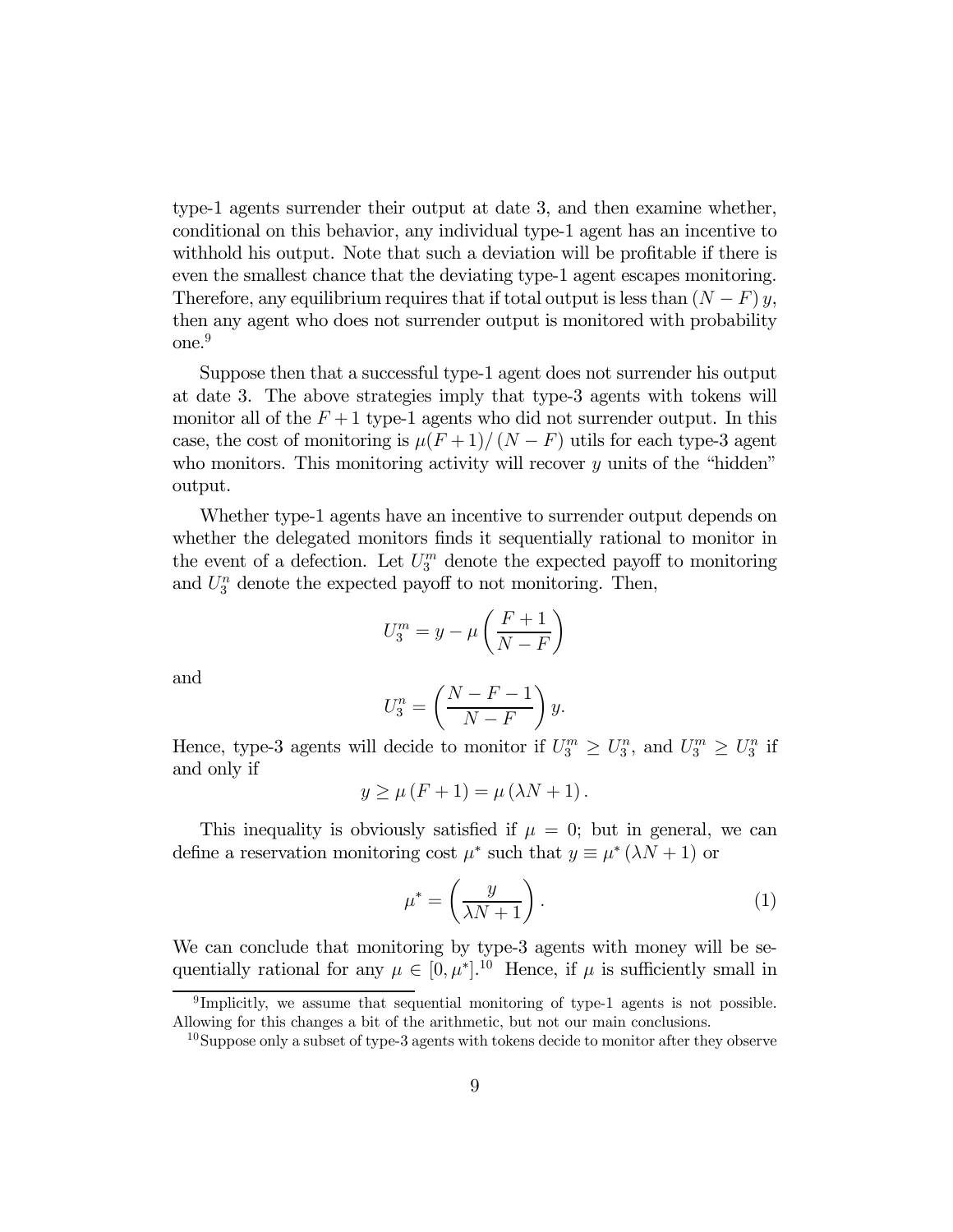this sense, then conditional on all other successful type-1 producing agents surrendering their output, a successful type-1 producing agent will not have an incentive to hide his output. In other words, the ex ante efficient allocation can be implemented under an institutional arrangement that separates the businesses of the money-issue from intermediation. Hence, a banking arrangement is not essential. If, however,  $\mu > \mu^*$ , then the *ex ante* efficient allocation cannot be implemented under such an arrangement.

#### 5.2 Type-1 Intermediation: Banking

Since type-1 agents can commit, the monitoring/intermediation function can simply be delegated collectively to them. That is, when the type-1 agents create their tokens (or liabilities) at date 1, they also commit to monitoring all type-1 agents who do not surrender output at date 3, in the event that aggregate output falls short of  $(N - F)y$ . Since this threat of monitoring is credible, no type-1 agent has an incentive to hide output at date 3; any hidden output will ultimately be discovered and confiscated. Hence, in equilibrium, no monitoring will occur and the ex ante efficient allocation can be implementable regardless of the size of  $\mu$ .

In the stark environment that we consider, a banking arrangement weakly dominates an institutional arrangement that separates the businesses of moneyissue and intermediation over the entire parameter space and strictly dominates for parameter configurations  $(y, \mu, \lambda, N)$  that satisfy  $y < \mu (\lambda N + 1)$ . It is in these latter cases that we say that banking is essential.

It is interesting to note that  $\mu^*$  is a decreasing function of N, see (1). It is tempting to interpret  $N$  as a measure of population size. If this is the case, then the model has a nice implication that banking arrangements are likely to be more prevalent in larger economies (ceteris paribus, of course). The model also suggests that banking arrangements are likely to be more prevalent in environments where monitoring costs are high and/or the probability of failure is high, relative to the return to investment. The parameter  $\mu$  reflects the difficulty of acquiring information–say, in a bankruptcy proceeding– and there is some reason to believe that this parameter may increase over

the amount the amount of output is  $(N - F - 1) y$ . Owing to the linearity of preferences, the condition for monitoring for any subset of the type-3 agents with tokens is also given by condition (1).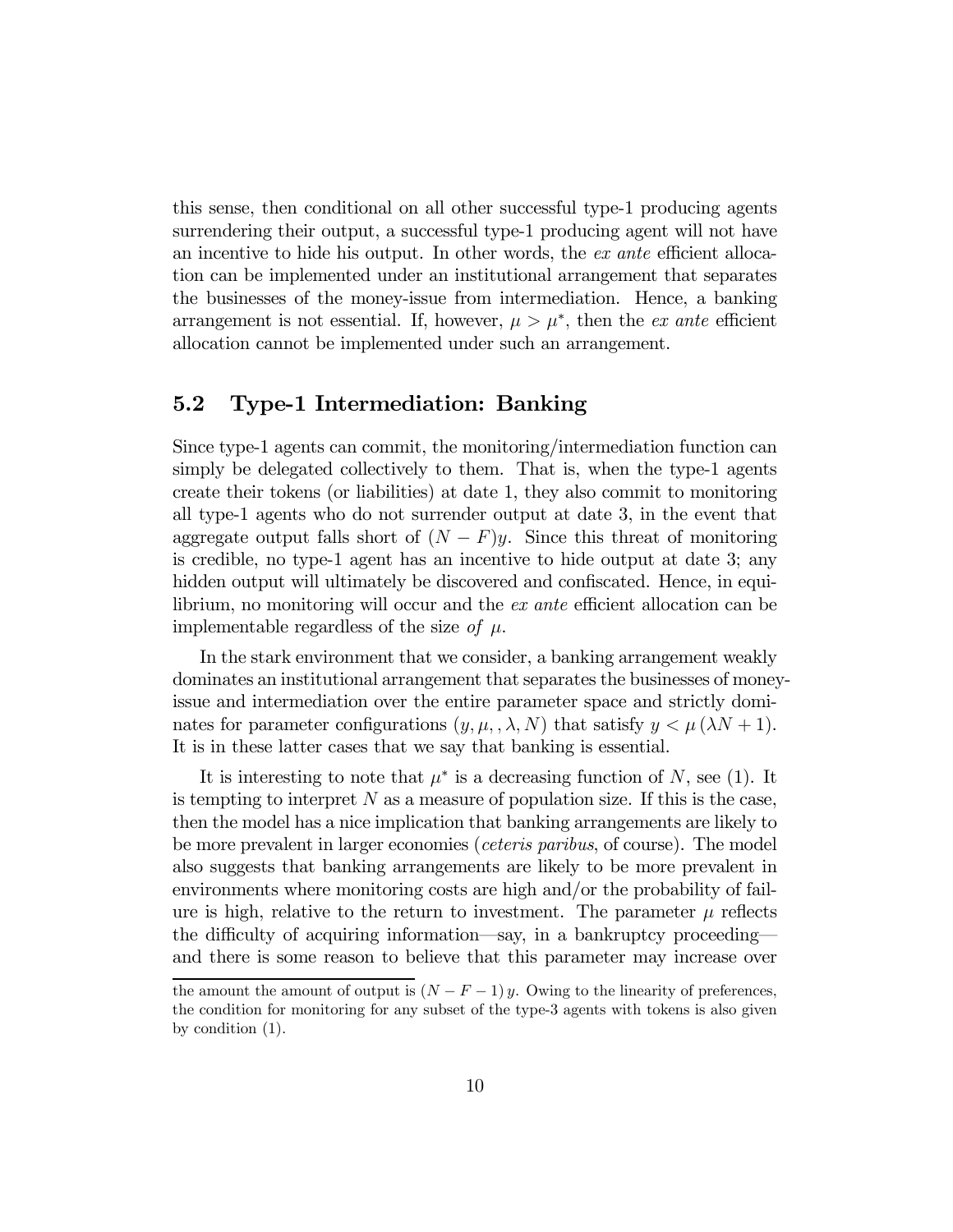time as economic relationships and accounting practices grow in complexity.

#### 6 Discussion

Our model is able to capture some, but certainly not all, aspects of the development of money and banking in history. First, our model is consistent with the idea that anyone with a capacity to issue money will endeavor to do so to meet the demand for liquidity. Absent legal restrictions prohibiting the practice of small note issue, this type of behavior is prevalent throughout recent history. For example, Bodenhorn (1993) quotes an Italian General Secretary of the Banco D'Italia how, prior to 1874, "everyone was issuing notes, even individuals and commercial firms; the country was overrun with little notes of 50, 25, and 20 centimes issued by everyone who liked to do so." The author also notes that when state legislation banned U.S. banks from issuing notes of less than \$5, railroad companies, public houses, merchants and even churches filled the void with their own notes. Even Adam Smith  $([1776] 1937, pp. 305–313)$  noted, with some disapproval one might add, how small notes drove specie from the country.

One aspect of history that our model cannot account for is the widespread regulatory efforts that were expended to prohibit private small note issue. One common argument was that holders of a few small notes had little incentive to expend real resources on monitoring or determining authenticity. Even those holding large quantities of notes may have had little incentive to monitor, since others might have incentive to free-ride on their efforts. But as Bodenhorn (1993, pg.822) reports, in antebellum America, at least, independent businessmen known as note brokers made markets in banknotes; at the same time providing information and monitoring services. This institutional setup bears some resemblance to the one that emerges in our model where money-issue is separated from monitoring.

What, then, of the emergence of banking arrangements? The interpretation that we offer here is not with respect to the emergence of agencies often referred to as banks per se; but rather, the emergence of what one might call a banking system, broadly defined to include regulatory agencies. As noted by Klein (1974), many early U.S. banks became members of private certifying and monitoring agencies, which performed some of the functions similar to modern central banks. A famous example is the Suffolk banking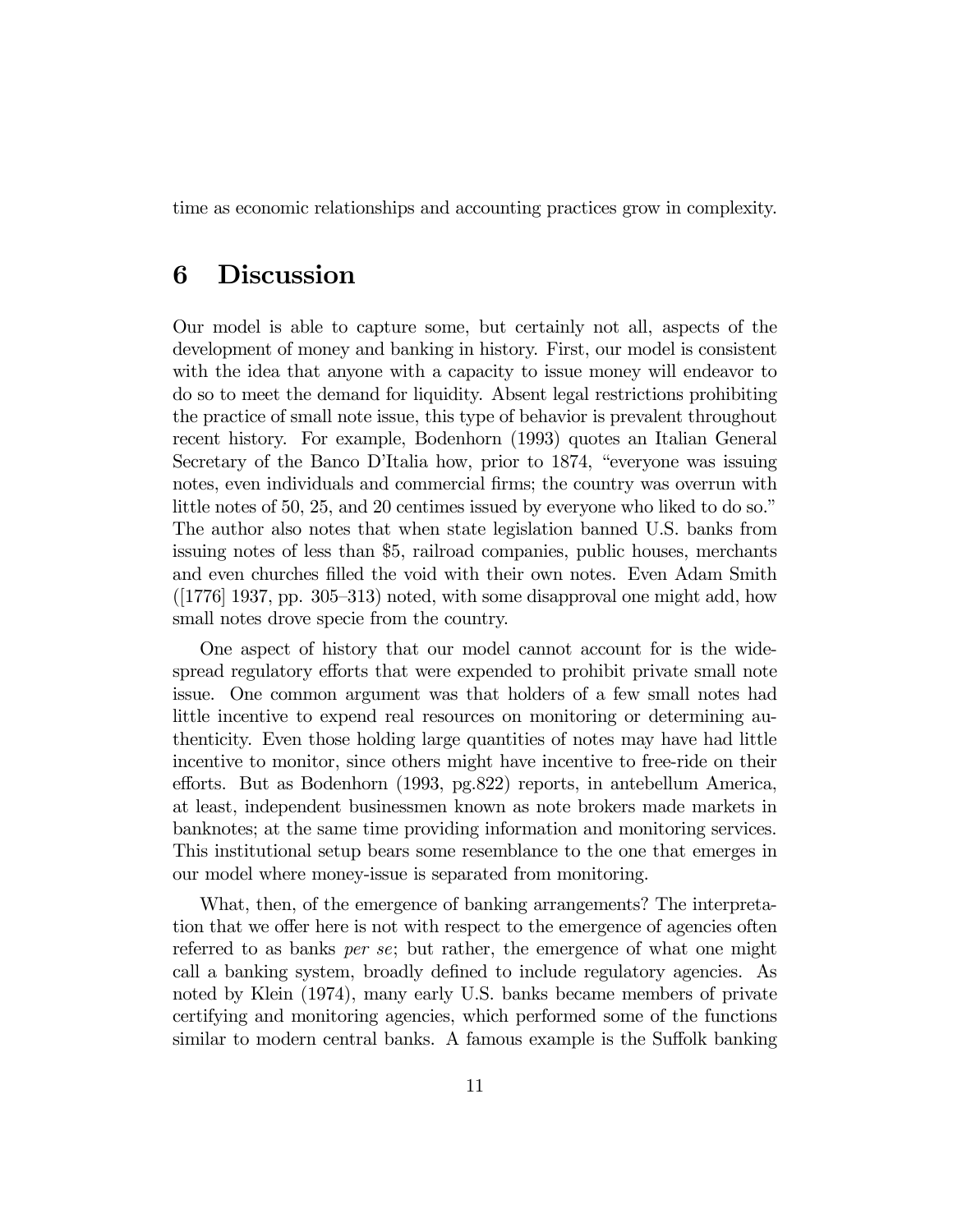system, e.g., see Smith and Weber (1999). In an interesting paper, Gorton and Mullineaux (1987) argue that the capacity of private note brokers to monitor and control the behavior of bank managers was increasingly eroded as demand deposits came to supplant bank notes during the nineteenth century. While our model is not rich enough to distinguish between bank notes and demand deposits, this historical development can be thought of manifesting itself as an increase in our model parameter  $\mu$ , and hence, an increase in the likelihood of the emergence of banking.

#### 7 Conclusion

We describe an environment where, absent record-keeping, money is essential. Whether this money takes the form of a fiat token or of an explicitly backed private liability is indeterminate, although we do argue that a fiat token in conjunction with type 1 agents' promises to surrender output amounts to inside money. Either way, however, a specific subset of agents must initially be in possession of the monetary instrument; whether it is endowed to them, or whether they create it themselves, is irrelevant.

When the environment is further modified by assuming that idiosyncratic production shocks are private information and that such information can only be revealed through costly monitoring, some form of intermediation is essential. This is to say that it becomes essential for some group of agents to agree collectively monitor the issuers of some pool of securities. But it is not obvious if it matters who these agents are. If monitoring costs are sufficiently small—in the sense that  $\mu \leq \mu^*$ —then the monitoring function can be delegated either to those who issue the money or to those who are ultimately in a position to redeem it. On the other hand, if monitoring costs are sufficiently high—in the sense that  $\mu > \mu^*$ —then it is essential that the monitoring function is delegated to those agents responsible for creating the economy's monetary instrument.

While our model is very simple, it arguably allows us to interpret some aspects of the development of money and banking in recent history. As such, the basic ideas embedded within the model may serve to develop a richer class of models designed to explain more complicated aspects of the way payments systems are organized and regulated.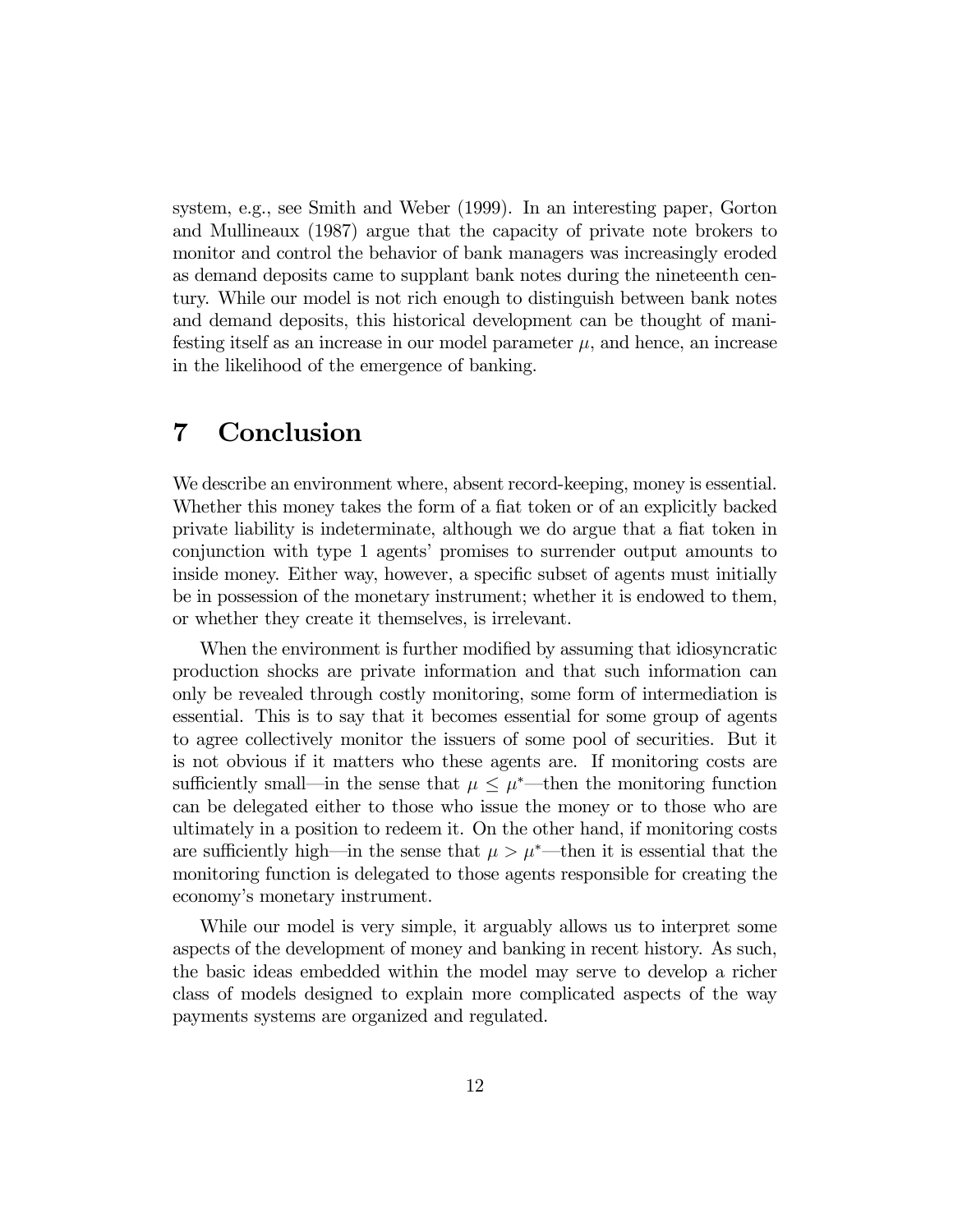#### 8 References

- 1. Berentsen, Aleskander, Gabrielle Camera and Christopher Wallace (2007). "Money, Credit and Banking," Journal of Economic Theory, 127(1): 171-195.
- 2. Bodenhorn, Howard (1993). "Small-Denomination Banknotes in Antebellum America," Journal of Money, Credit, and Banking, 25(4): 812– 827.
- 3. Cavalcanti, Ricardo and Neil Wallace (1999). "Inside and Outside Money as Alternative Media of Exchange," Journal of Money, Credit, and Banking, 31: 443—457.
- 4. Cavalcanti, Ricardo, Erosa, Andrés and Ted Temzelides (1999). "Private Money and Reserve Management in a Random Matching Model," Journal of Political Economy, 107: 929—945.
- 5. Cavalcanti, Ricardo, Erosa, Andrés and Ted Temzelides (2005). "Liquidity, Money Creation and Destruction, and the Returns to Banking," International Economic Review, 46(2): 675—706.
- 6. Diamond, Douglas (1984). "Financial Intermediation and Delegated Monitoring," Review of Economic Studies, 51: 393—414.
- 7. Diamond, Douglas and Philip Dybvig (1983). "Bank Runs, Deposit Insurance and Liquidity," Journal of Political Economy, 91: 401-419.
- 8. Gorton, Gary and Donald J. Mullineaux (1987). "The Joint Production of Confidence: Endogenous Regulation and Nineteenth Century Commercial-Bank Clearinghouses, Journal of Money, Credit, and *Banking*, 19(4): 457–468.
- 9. Green, Edward and Ping Lin (2003). "Implementing efficient allocations in a model of financial intermediation," Journal of Economic Theory, 109, 1-23.
- 10. He, Ping, Huang, Lixin, and Randall Wright (2005). "Money and Banking in Search Equilibrium," International Economic Review, 46(2): 637—670.